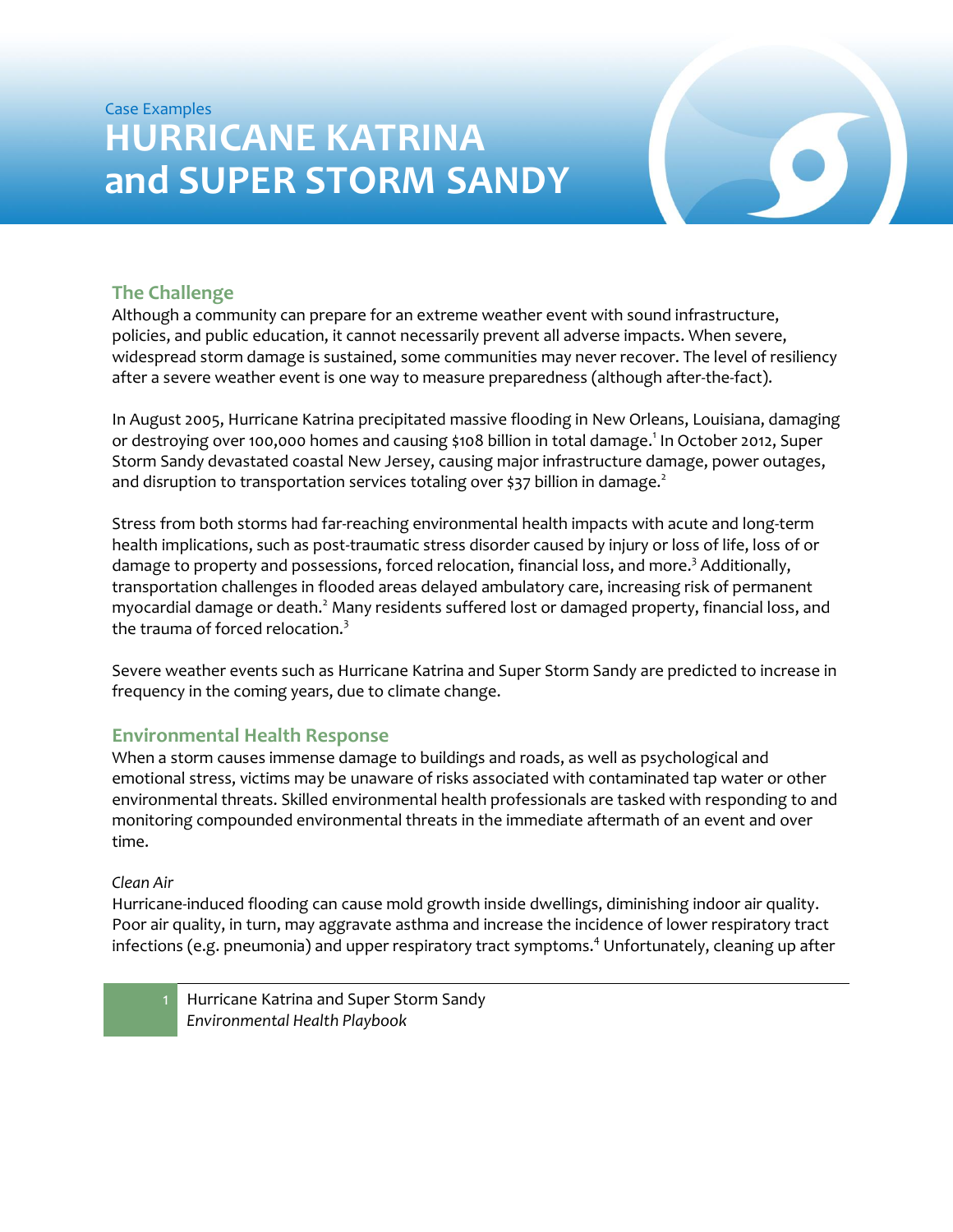a storm often involves burning piles of accumulated debris, adding further to the air pollution burden. Ensuring that debris disposal does not worsen health is a challenge even now.<sup>5</sup>

#### *Safe Water*

Warm waters create a hospitable environment for harmful algae blooms and the growth of other waterborne pathogens. Flood waters often contain a variety of contaminants, and can overwhelm a region's drainage and wastewater treatment systems, increasing the risk of exposure to bacteria, parasites, and other harmful pollutants.<sup>6</sup>

#### *Healthy Community Design*

After a hurricane, travel through flooded, damaged or debris-strewn areas becomes challenging, even for first responders. Delays in emergency medical care can result in additional adverse health events: following the destruction caused by Super Storm Sandy, an additional 125 cases of myocardial infarctions, 35 cases of stroke, and 70 deaths were recorded—beyond the otherwise expected incidence.<sup>2</sup> The medical, disaster preparedness and first responder communities are challenged with not only responding to injuries and death caused directly by the weather event, but also indirectly caused by stress and transit limitations.

#### *Housing*

One hundred and thirty-five thousand structures sustained damage from Hurricane Katrina, including about 105,000 homes. $\cdot^7$  Many of the damaged homes, built before the 1950s, underwent demolition. The destruction of leadpainted structures elevated soil lead levels; 61 percent of these homes had lead levels that exceeded EPA standards. Children residing or attending school near construction sites that dispersed lead dust were at risk of elevated blood lead levels.<sup>7</sup>

#### *Tracking and Biomonitoring*

The National Environmental Health Tracking Network integrates data from a variety of sources pertaining to health conditions (e.g. asthma and birth defects), environmental exposures (e.g.



In August of 2005, Hurricane Katrina flooded the city of New Orleans, Louisiana, damaging or destroying over 100,000 homes and causing \$108 billion in damage.

blood lead levels), and environmental hazards (e.g., air pollution). $^8$  This data enables researchers and health authorities to pinpoint localities with environmental health problems and to track problems over time.

Hurricane Katrina and Super Storm Sandy *Environmental Health Playbook*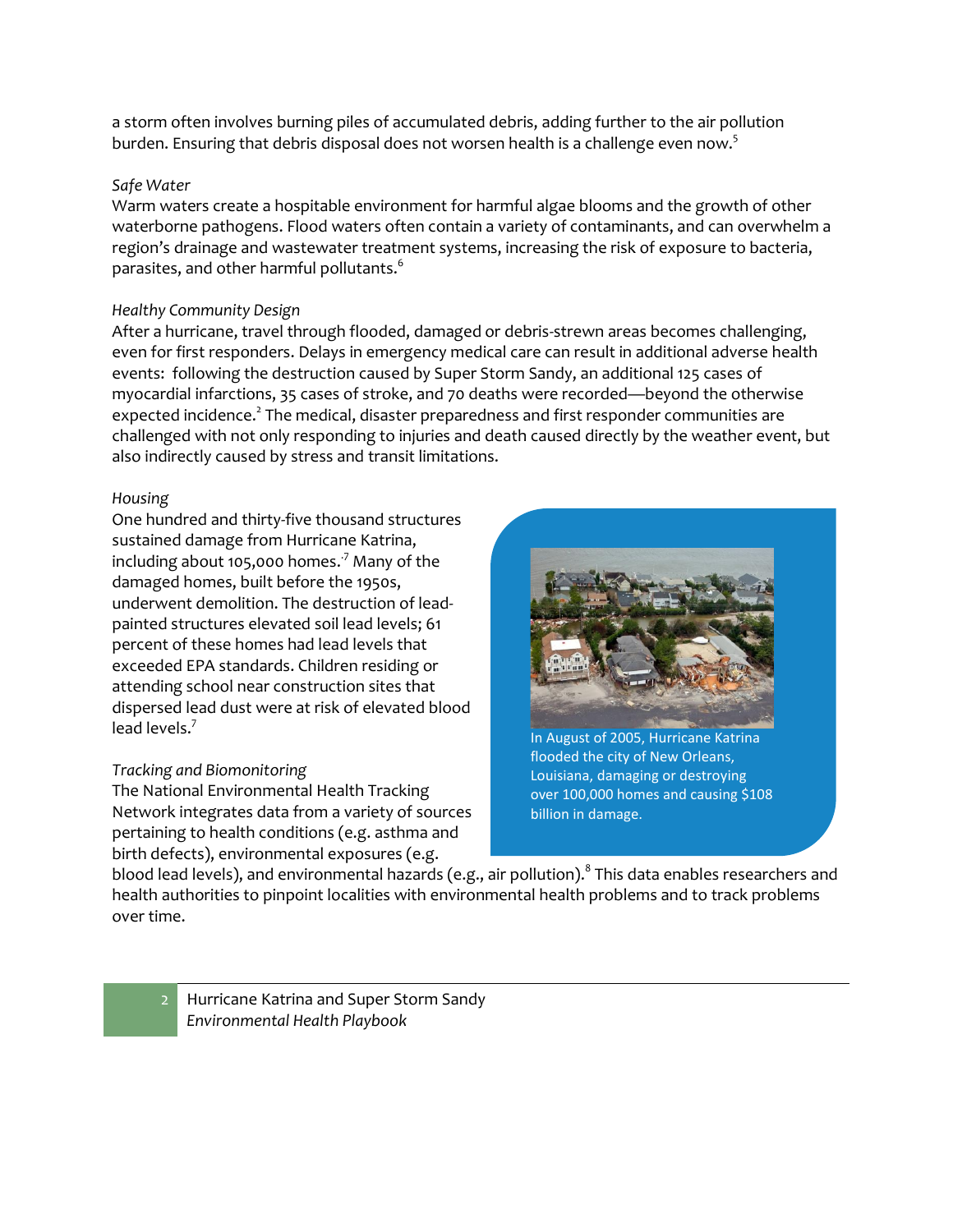Biomonitoring plays a critical role in accessing exposures to potentially harmful chemicals, such as lead, in adults.<sup>9</sup> Biomonitoring data collected through CDC's National Health and Nutrition Examination Survey show background levels of exposure for a typical (noninstitutionalized) US resident to more than 200 to 300 environmental chemicals.<sup>10</sup> This baseline data complements stateand local-level biomonitoring data, which may show spikes in exposure (compared with baseline) for certain populations. Few states, however, have an adequate biomonitoring program, and not all test for every analyte tracked by CDC.

#### *Vulnerable Population*s

Severe weather events do not account for race, income, gender, or age before striking. Yet, vulnerable populations—including communities of color, the elderly, young children, low-income communities, and those with chronic illnesses—bear the greatest burden of injury, disease, and death related to climate change. Similarly, socioeconomically disadvantaged communities are not always able to recover quickly, or recover at all, in the wake of environmental disasters.

#### *Workforce*

Just as an airport ground crew works to ensure passenger safety, the well-trained, multidisciplinary environmental health workforce endeavors to maintain an environment conducive to human health. Instead of pre-flight plane inspections, environmental health professionals monitor water safety, conduct mosquito control activities, carry out syndromic surveillance and biomonitoring, and engage in other critical activities. The work that environmental health professionals perform is greatly realized at the community level, especially by those most vulnerable to harmful environmental exposures.

### *Opportunities for Action*

- 1) Promote clean air for all through enforcement of policies like the Clean Air Act.
- 2) Improve surveillance capabilities to prevent, detect, and monitor large-scale exposures.
- 3) Create a robust environmental health system with a lead agency to shoulder the burden of responding to and monitoring compounded environmental health threats to a community.
- 4) Provide resources and training to ensure a qualified environmental health workforce.